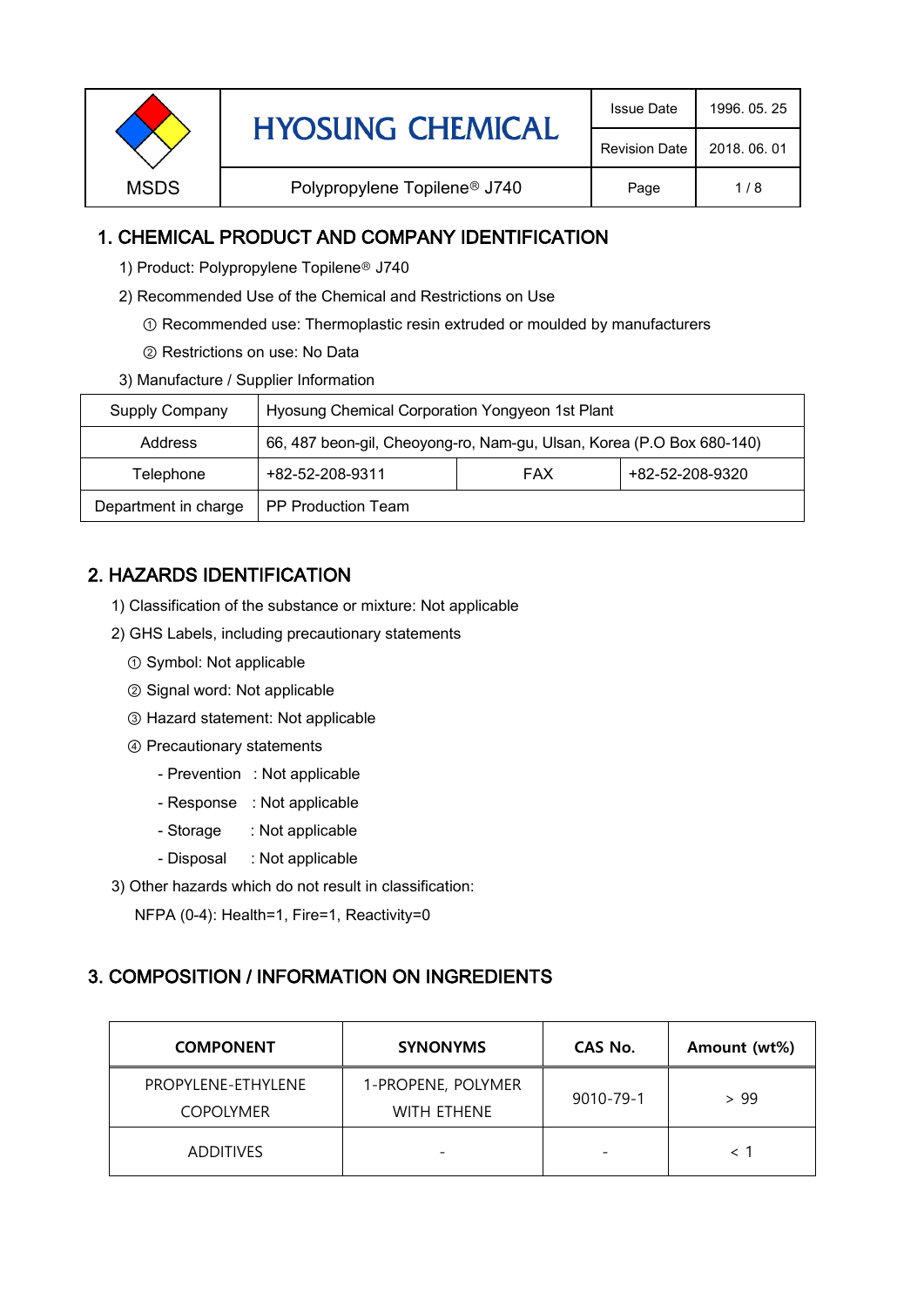|             | <b>HYOSUNG CHEMICAL</b>                  | <b>Issue Date</b>    | 1996, 05, 25 |
|-------------|------------------------------------------|----------------------|--------------|
|             |                                          | <b>Revision Date</b> | 2018, 06, 01 |
| <b>MSDS</b> | Polypropylene Topilene <sup>®</sup> J740 | Page                 | 2/8          |

# 4. FIRST AID PROCEDURES

- 1) Eye Contact
	- · In case of contact with substance, rinse your eyes immediately with running water for at least 20 minutes.
	- · Take medical action.
- 2) Skin Contact
	- · In case of contact with substance, rinse your skin immediately with running water for at least 20 minutes.
	- · Remove contaminated cloths including shoes immediately.
	- · Take medical action.
- 3) Inhalation
	- · Take medical action.
	- · Move into fresh air.
	- · If short of breathing, provide oxygen supply system.
- 4) Ingestion
	- · Do not put anything into the mouth of an unconscious person.
	- · Take medical action.
- 5) First-Aid Treatment and Information on Medical Doctors
	- · Let a medical provider know about the substance and take appropriate protection.

# 5. FIRE FIGHTING MEASURES

- 1) Suitable (Unsuitable) Extinguishing Media
	- · Extinguishing media: Water, Carbon dioxide, Extinguishing powder, Firefighting foam
	- · Unsuitable Extinguishing media: No data
	- · Large fire: Firefighting, Water spray
- 2) Specific Hazards from Chemical Material
	- · Toxicant from combustion: Pyrolysis or combustion cause irritative gases or carbon dioxides.
- 3) Fire Fighting Procedures and Equipment
	- · If it can be done without risk, move container from fire area.
	- · If it will be leak, do not spray high-pressure water stream.
	- · Dike for later processing.
	- · Use extinguishing agents appropriate for surrounding fire.
	- · Avoid inhalation of materials and combustion products.
	- · Up the wind and avoid low area.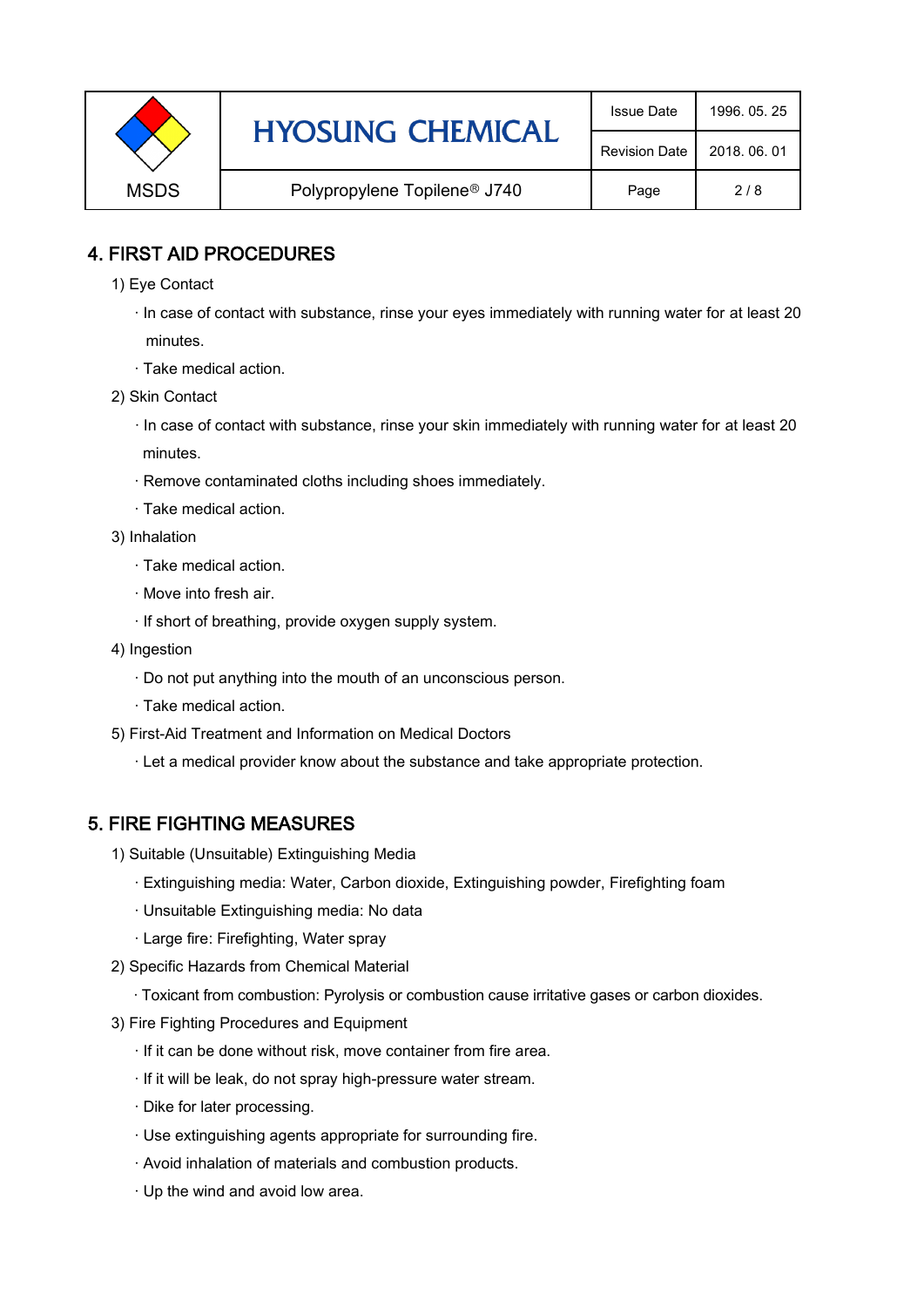|                                                         | <b>HYOSUNG CHEMICAL</b> | <b>Issue Date</b>    | 1996, 05, 25 |
|---------------------------------------------------------|-------------------------|----------------------|--------------|
|                                                         |                         | <b>Revision Date</b> | 2018, 06, 01 |
| <b>MSDS</b><br>Polypropylene Topilene <sup>®</sup> J740 |                         | Page                 | 3/8          |

# 6. ACCIDENTAL RELEASE MEASURES

- 1) Personal Precautions, Protective Equipment and Emergency Procedures
	- · Remove all flammable sources.
	- · If it is not dangerous, stop leaking.
	- · Take caution of substances and conditions that should be avoided.
	- · Ventilate properly.
	- · Do not touch the effluents or walk around the area.
	- · Prevent producing dust.
- 2) Environmental Precautions
	- · Release to air: Not available
	- · Release to soil: Not available
	- · Release to water: Not available
- 3) Purification and Removal Methods
	- · Small leak: Put in proper containers for waste.
	- ,· Large leak: To minimize the spread, cover it with plastic sheets or water-proof cloths and keep it away from water.

## 7. HANDLING AND STORAGE

- 1) Handling
	- · Avoid direct physical contact.
	- · Wash thoroughly after use.

· Take precautionary measures to prevent against explosion risks, as all types of polymers may develop dust during transporting or grinding of granules.

- 2) Storage
	- · Keep stored in airtight containers.
	- · Keep stores in a cool, dry place.
	- · Place in an appropriate space in compliance with local regulation.

## 8. EXPOSURE CONTROLS AND PERSONAL PROTECTION

- 1) Exposure Limits and Biological Exposure Limits of Chemical
	- · KOSHA: No data
	- · AIHA: No data
	- · ACGIH: No data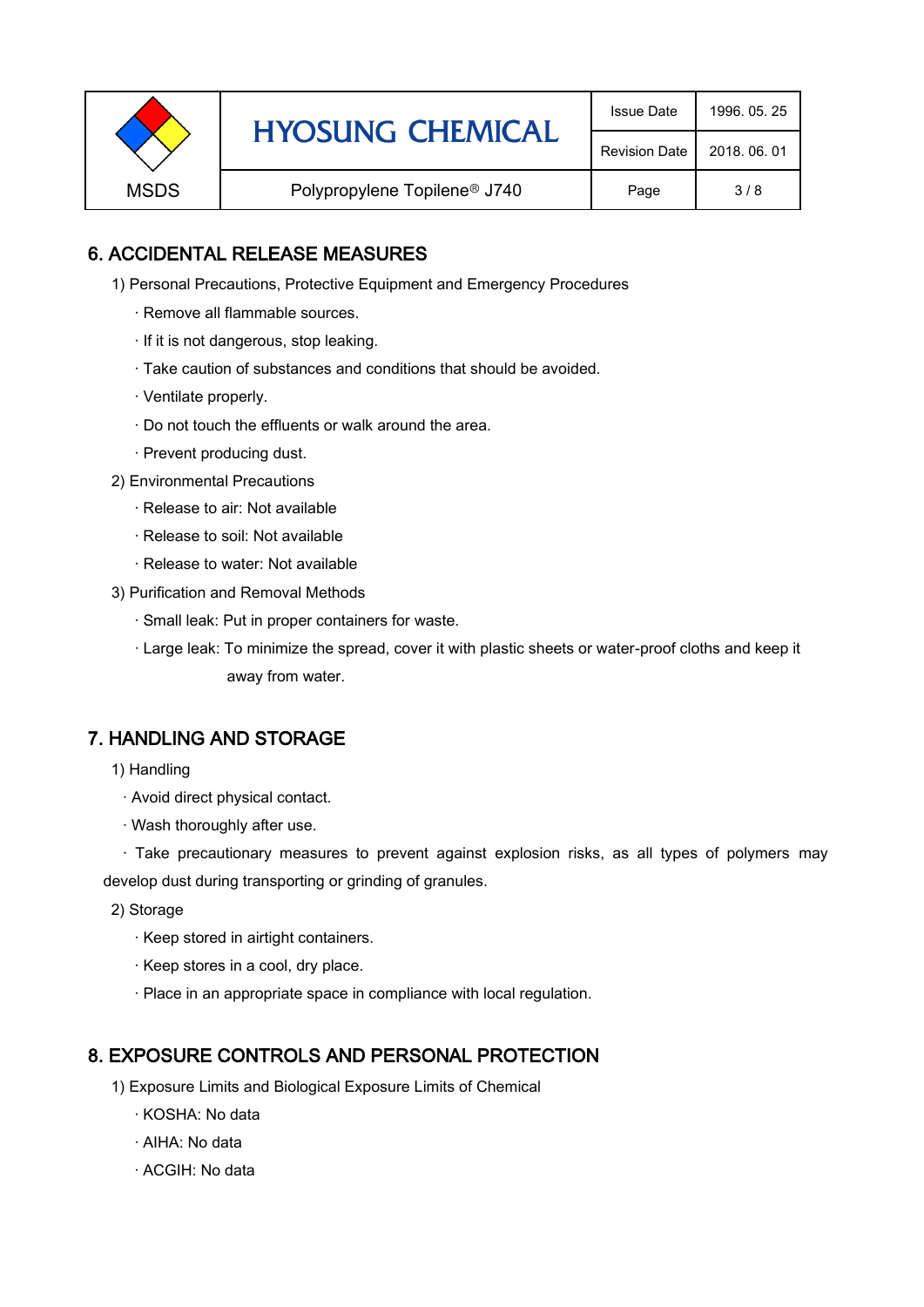|             | <b>HYOSUNG CHEMICAL</b>                  | <b>Issue Date</b>    | 1996, 05, 25 |
|-------------|------------------------------------------|----------------------|--------------|
|             |                                          | <b>Revision Date</b> | 2018, 06, 01 |
| <b>MSDS</b> | Polypropylene Topilene <sup>®</sup> J740 | Page                 | 4/8          |

- · OSHA: No data
- · Biological exposure limits: No data
- 2) Engineering Management
	- · Install local ventilation system.

· Ventilation equipment should be explosion-proof if explosive concentrations of dust, vapor of fume are present.

- 3) Personal Protective Equipment
	- ① Respiratory protection
		- · Use approved respirator if unable to control airborne dust, fumes, and vapor.
	- ② Eyes protection
		- · The wearing of chemical safety goggles or face shield is recommended.
		- · Install eyes washing facilities and quick drench shower near work areas.
	- ③ Hands protection
		- · The wearing of protective gloves is recommended to prevent exposure.
	- ④ Human body protection
		- · The wearing of protective clothing is recommended to prevent exposure.

#### 9. PHYSICAL AND CHEMICAL PROPERTIES

- 1) Appearance: White pellet
- 2) Odor: Odorless
- 3) Odor Threshold: No data
- 4) pH: No data
- 5) Melting / Freezing Point: 130 ~ 170 ℃
- 6) Initial Boiling Point or Boiling Point Range: No data
- 7) Flash Point: No data
- 8) Evaporation Rate: No data
- 9) Flammability (Solid, Gas) : No data
- 10) Upper / Lower Flammability or Explosive Limits: No data
- 11) Vapor Pressure: No data
- 12) Solubility: Insoluble
- 13) Vapor Density: No data
- 14) Relative Density: 0.88~0.92 kg/L (at 20℃)
- 15) N-Octane / Water Partition Coefficient: No data
- 16) Auto Ignition Temperature: 400℃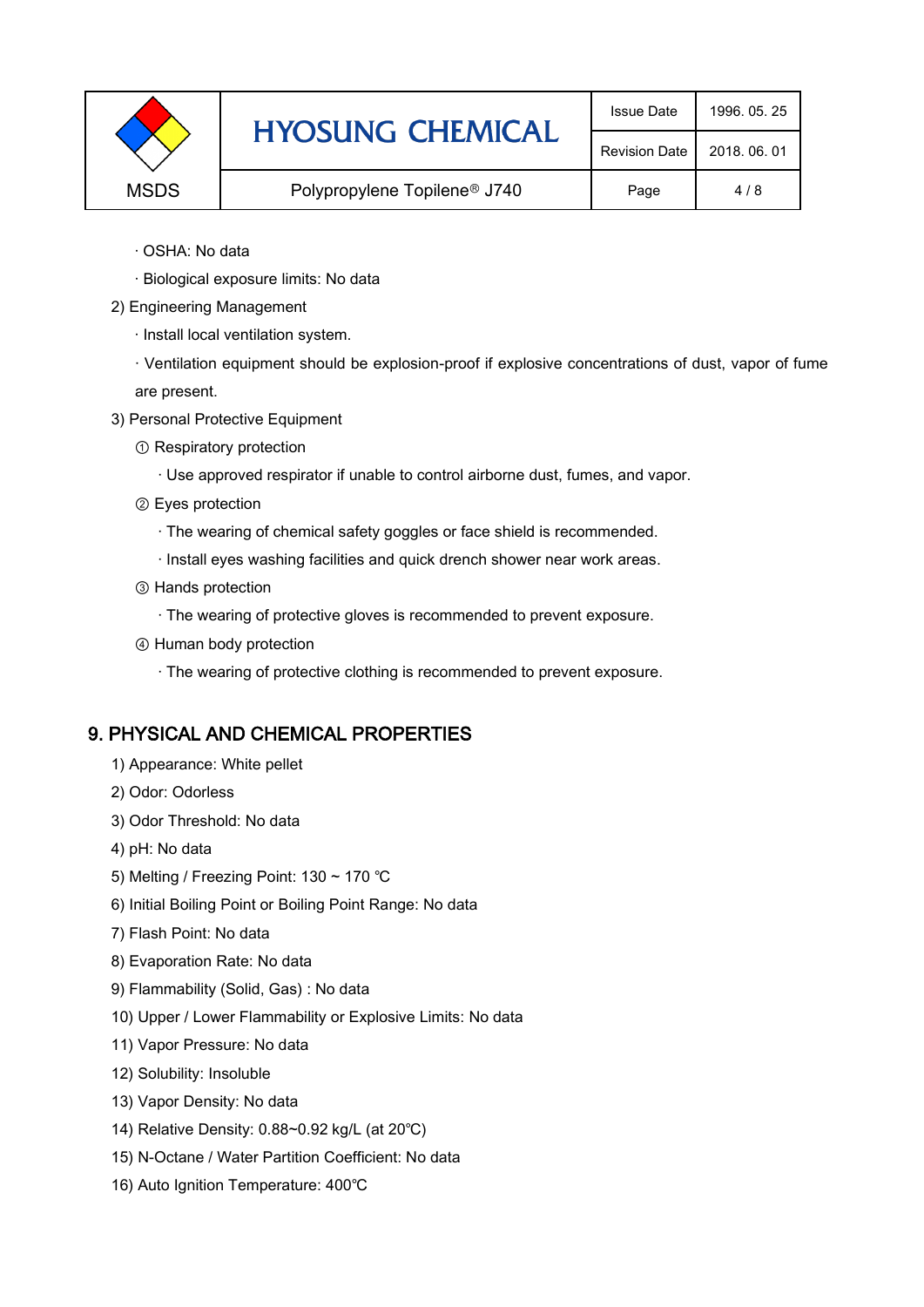|             | <b>HYOSUNG CHEMICAL</b>                  | <b>Issue Date</b>    | 1996, 05, 25 |
|-------------|------------------------------------------|----------------------|--------------|
|             |                                          | <b>Revision Date</b> | 2018, 06, 01 |
| <b>MSDS</b> | Polypropylene Topilene <sup>®</sup> J740 | Page                 | 5/8          |

- 17) Decomposition Temperature: No data
- 18) Viscosity: No data
- 19) Molecular Weight: >10,000

# 10. STABILITY AND REACTIVITY

- 1) Chemical Stability
	- · Stable under normal temperature and pressure.
- 2) Possibility of Hazardous Reaction
	- · Will not occur under normal temperature and pressure.
- 3) Condition to Avoid
	- · Avoid contact with water.
	- · Keep away from heat, sparks and flame.
	- · Avoid contact with strong oxidizing agents, strong alkaline and strong acid.
- 4) Incompatibility with Other Materials
	- · Strong oxidizing materials, Flammable substance.
- 5) Hazardous Decomposition Product

· At elevated temperatures the material will begin to decompose, producing fumes that can contain carbon monoxide, acrolein, aldehydes, and unidentified organic compounds.

## 11. TOXICOLOGICAL INFORMATION

- 1) Information on the Likely Routes of Exposure
	- · Inhalation: No data
	- · Ingestion: No data
	- · Skin contact: No data
	- · Eye contact: No data
- 2) Delayed and Immediate Effects and Chronic Effects From Short or Long Term Exposure
	- Acute toxicity
		- · Oral: No data
		- · Skin: No data
		- · Inhalation: No data
	- Skin corrosion / irritation: No data
	- Serious eye damage / eye irritation: No data
	- Respiratory sensitization: No data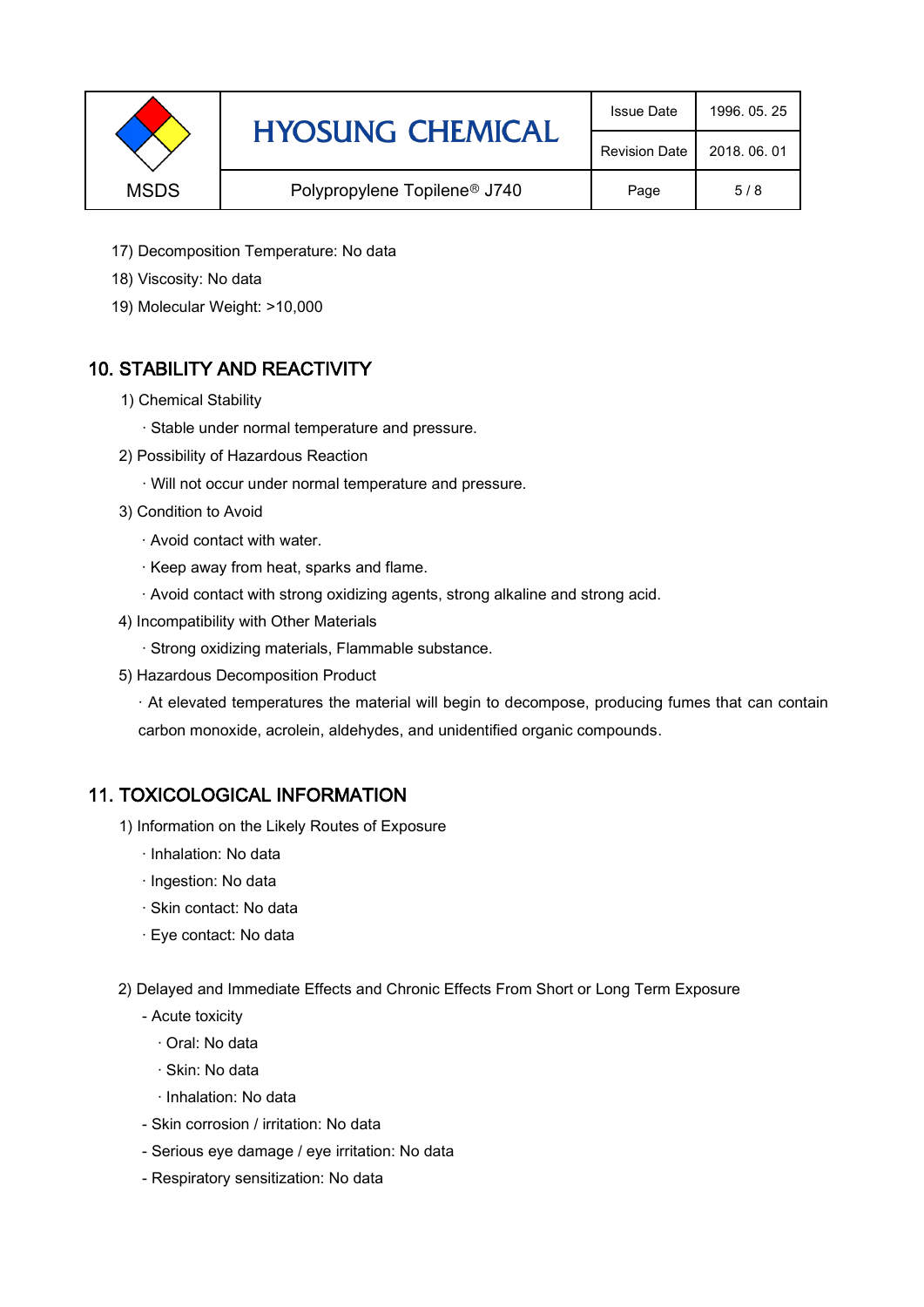|             | <b>HYOSUNG CHEMICAL</b>                  | <b>Issue Date</b>    | 1996, 05, 25 |
|-------------|------------------------------------------|----------------------|--------------|
|             |                                          | <b>Revision Date</b> | 2018, 06, 01 |
| <b>MSDS</b> | Polypropylene Topilene <sup>®</sup> J740 | Page                 | 6/8          |

- Skin sensitization: No data
- Carcinogenicity
	- · Industrial Safety & Health Law: No data
	- · IARC: No data
	- · OSHA: No data
	- · ACGIH: No data
	- · NTP: No data
	- · EU CLP: No data
- Gem cell mutagenicity: No data
- Reproductive toxicity: No data
- Specific target organ systemic toxicity (Single exposure)
- Specific target organ systemic toxicity (Repeated exposure)
- Aspiration hazard: No data

## 12. ECOLOGICAL INFORMATION

- 1) Ecotoxicity: No data
- 2) Persistence and Degradability: No data
- 3) Bioaccumulative Potential: No data
- 4) Mobility in Soil: No data
- 5) Other Adverse Effects: No data

# 13. DISPOSAL CONSIDERATIONS

- 1) Disposal Method
	- · Dispose in accordance with all applicable environmental regulations.
	- · Empty containers should be recycled or disposed of through an approved waste management facility.
- 2) Disposal Considerations
	- · For proper disposal of used material, an assessment must be completed to determine the proper and permissible waste management options under applicable rules, regulations and laws.

# 14. TRANSPORT INFORMATION

- 1) UN Number: Not regulated as a hazardous material
- 2) UN Proper Shipping Name: Not applicable
- 3) Hazard Class: Not applicable
- 4) Packing Group: Not applicable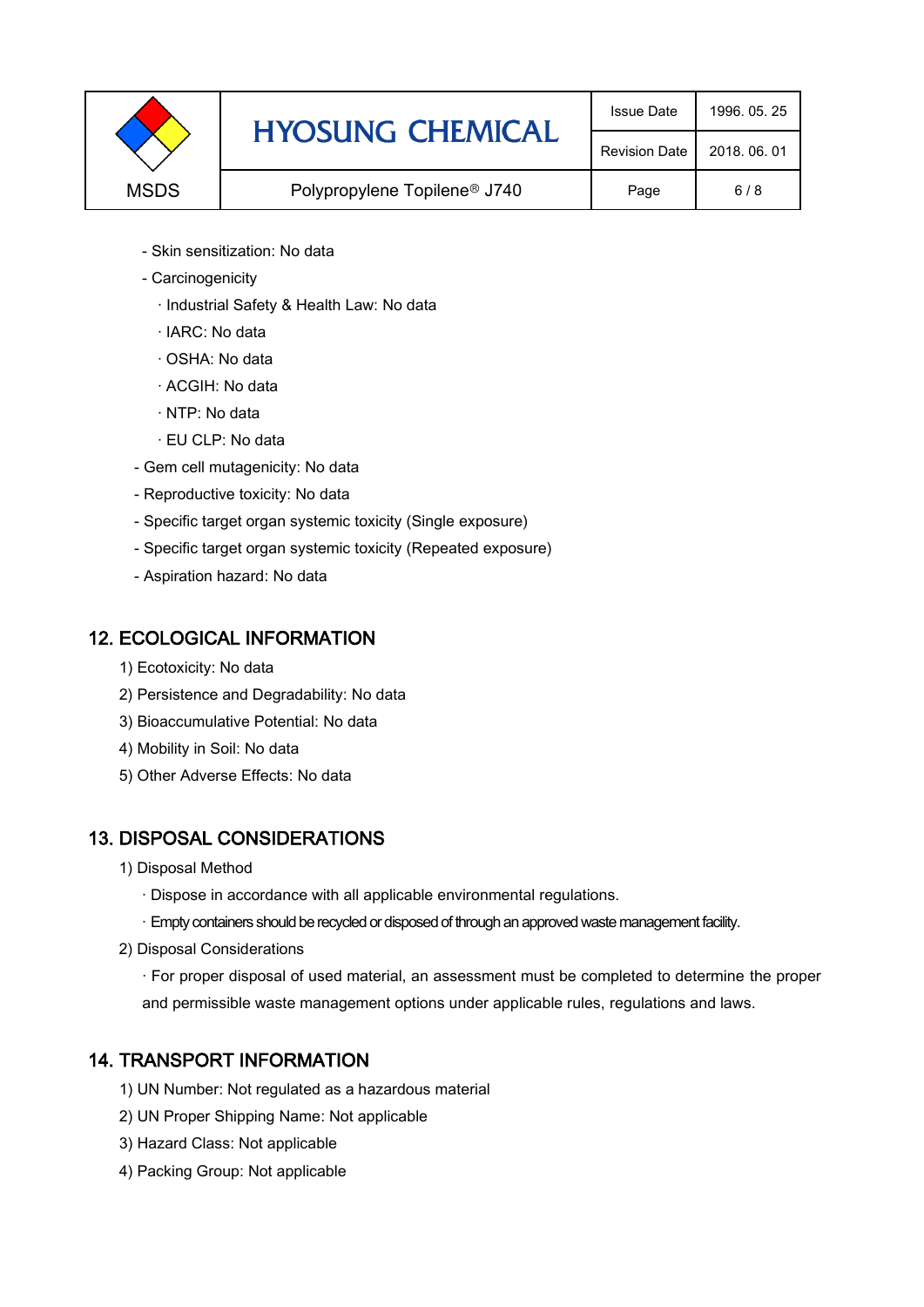|             | <b>HYOSUNG CHEMICAL</b>                  | <b>Issue Date</b> | 1996, 05, 25 |
|-------------|------------------------------------------|-------------------|--------------|
|             | <b>Revision Date</b>                     | 2018, 06, 01      |              |
| <b>MSDS</b> | Polypropylene Topilene <sup>®</sup> J740 | Page              | 7/8          |
|             |                                          |                   |              |

- 5) Marine Pollutant: Not applicable
- 6) DOT Number: Not regulated as a hazardous material
- 7) IATA Number: Not regulated as a hazardous material
- 8) IMDG Code: Not regulated as a hazardous material
- 9) Further information: Not a hazardous material under DOT, IATA and IMDG
- 10) Special Precautions for User
	- · Emergency management type of fire: Not applicable
	- · Emergency management type of leak: Not applicable

# 15. REGULATORY INFORMATION

- 1) Industrial Safety and Health Law (KOREA): Not applicable
- 2) Toxic Chemical Substance Subject to Management Act (KOREA): Not applicable
- 3) Hazardous Material Safety Act (KOREA): Not applicable
- 4) Other Local or International Regulation
	- Persistent Organic Pollutant Management Law (KOREA): Not applicable
	- EU Classification
		- · Classification: Not applicable
		- · Risk Phrases: Not applicable
		- · Safety Phrases: Not applicable
	- US Regulations
		- · OSHA: Not applicable
		- · CERCLA: Not applicable
		- · EPCRA 302: Not applicable
		- · EPCRA 304: Not applicable
		- · EPCRA 301: Not applicable
	- Rotterdam Convention material: Not applicable
	- Stockholm Convention material: Not applicable
	- Montreal Protocol on Substance: Not applicable

# 16. OTHER INFORMATION

- 1) Reference
	- · KOSHA: Material Safety Data Sheet